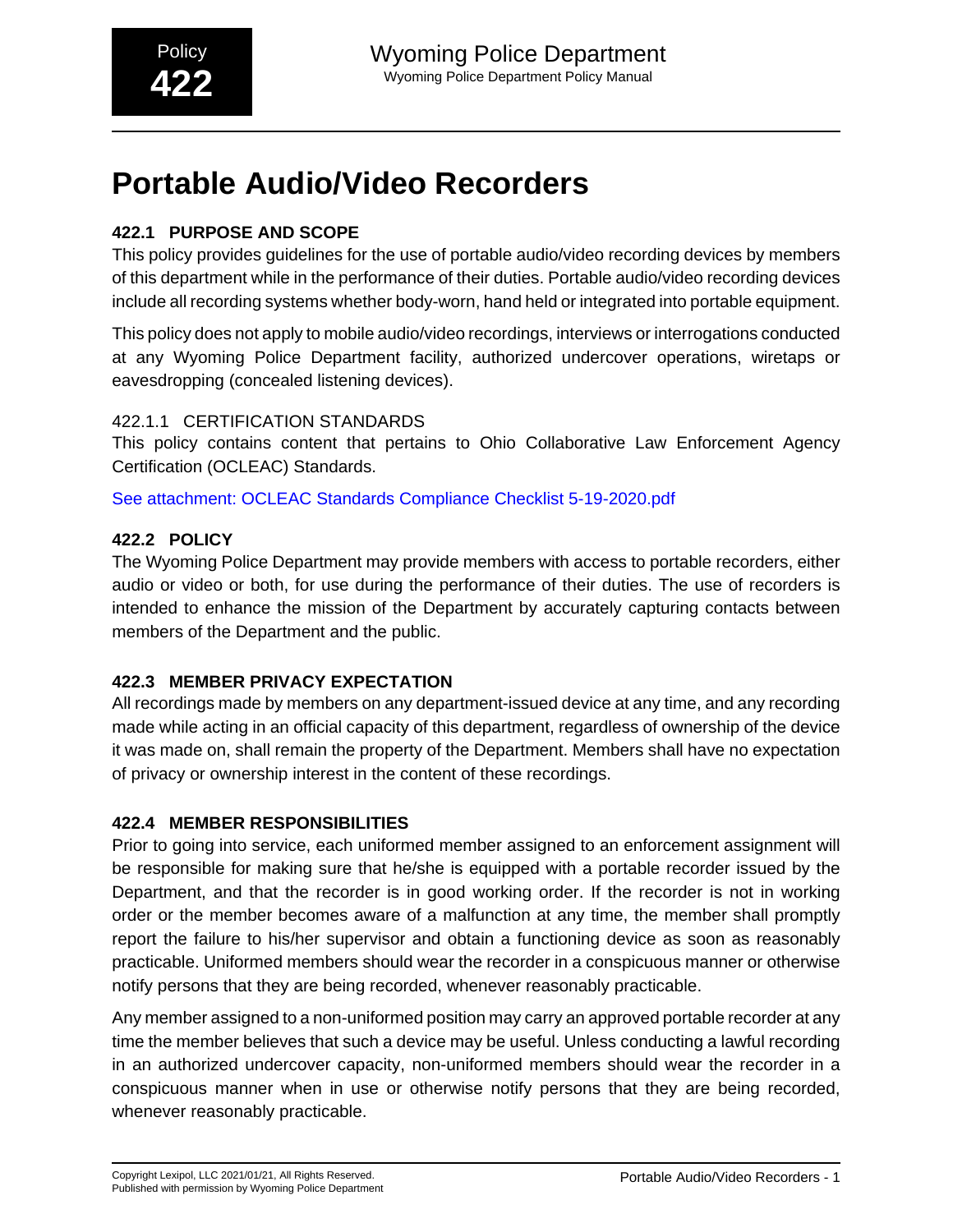# Wyoming Police Department Wyoming Police Department Policy Manual

# Portable Audio/Video Recorders

When using a portable recorder, the assigned member shall record his/her name, WPD identification number and the current date and time at the beginning and the end of the shift or other period of use, regardless of whether any activity was recorded. This procedure is not required when the recording device and related software captures the user's unique identification and the date and time of each recording.

Members should document the existence of a recording in any report or other official record of the contact, including any instance where the recorder malfunctioned or the member deactivated the recording. Members should include the reason for deactivation.

## **422.5 ACTIVATION OF THE AUDIO/VIDEO RECORDER**

This policy is not intended to describe every possible situation in which the portable recorder should be used, although there are many situations where its use is appropriate. Members should activate the recorder any time the member believes it would be appropriate or valuable to record an incident.

The portable recorder should be activated in any of the following situations:

- (a) All enforcement and investigative contacts including stops and field interview (FI) situations
- (b) Traffic stops including, but not limited to, traffic violations, stranded motorist assistance and all crime interdiction stops
- (c) Self-initiated activity in which an officer would normally notify Hamilton County Communications Center
- (d) Any other contact that becomes adversarial after the initial contact in a situation that would not otherwise require recording

Members should remain sensitive to the dignity of all individuals being recorded and exercise sound discretion to respect privacy by discontinuing recording whenever it reasonably appears to the member that such privacy may outweigh any legitimate law enforcement interest in recording. Requests by members of the public to stop recording should be considered using this same criterion. Recording should resume when privacy is no longer at issue unless the circumstances no longer fit the criteria for recording.

At no time is a member expected to jeopardize his/her safety in order to activate a portable recorder or change the recording media. However, the recorder should be activated in situations described above as soon as reasonably practicable.

# 422.5.1 SURREPTITIOUS USE OF THE PORTABLE RECORDER

Ohio law permits an individual to surreptitiously record any conversation in which one party to the conversation has given his/her permission (ORC § 2933.52).

Members may surreptitiously record any conversation during the course of a criminal investigation in which the member reasonably believes that such a recording will be lawful and beneficial to the investigation.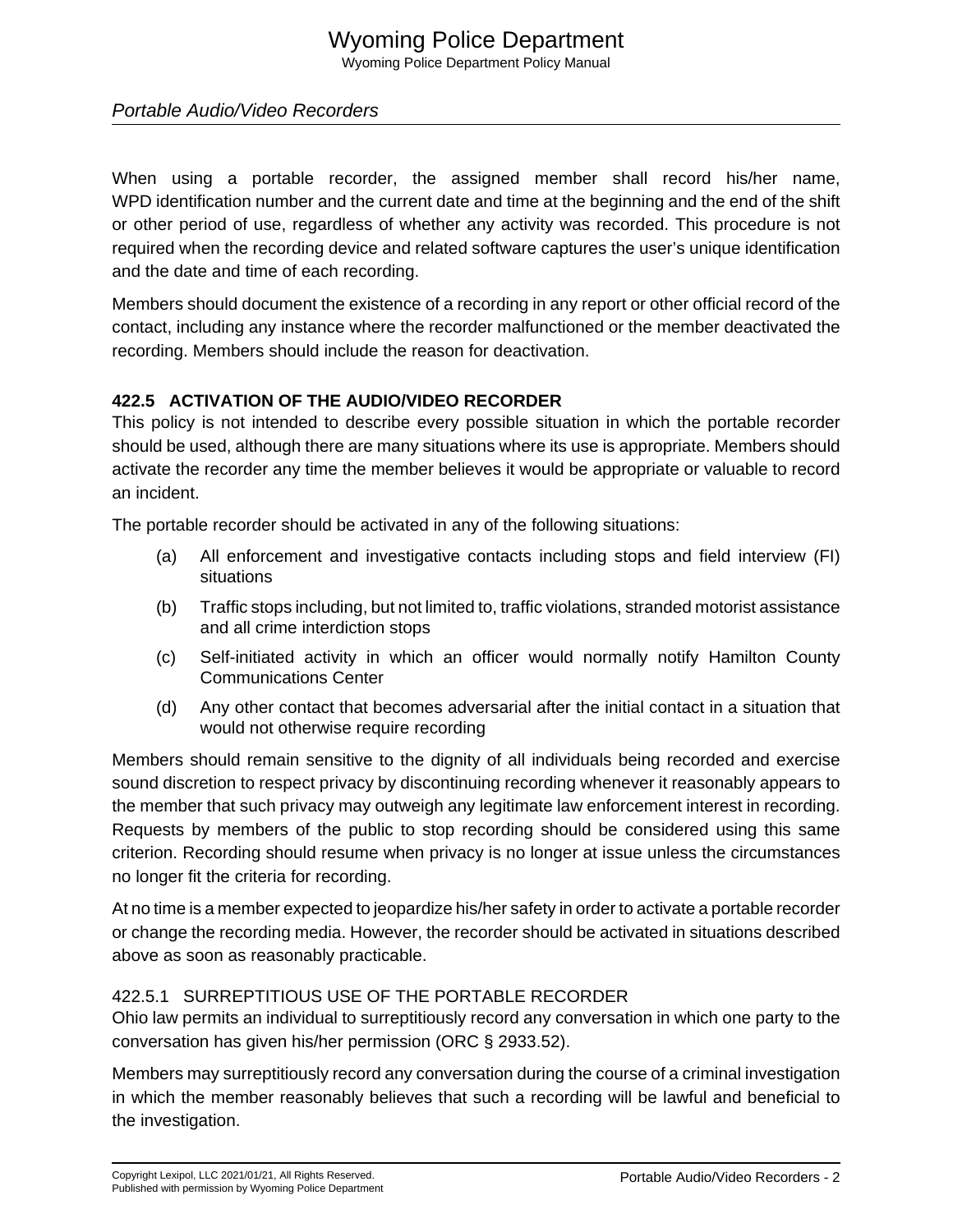# Wyoming Police Department Wyoming Police Department Policy Manual

# Portable Audio/Video Recorders

Members shall not surreptitiously record another department member without a court order unless lawfully authorized by the Chief of Police or the authorized designee.

#### 422.5.2 CESSATION OF RECORDING

Once activated, the portable recorder should remain on continuously until the member reasonably believes that his/her direct participation in the incident is complete or the situation no longer fits the criteria for activation. Recording may be stopped during significant periods of inactivity such as report writing or other breaks from direct participation in the incident.

#### 422.5.3 EXPLOSIVE DEVICE

Many portable recorders, including body-worn cameras and audio/video transmitters, emit radio waves that could trigger an explosive device. Therefore, these devices should not be used where an explosive device may be present.

## 422.5.4 MUTING OF AUDIO RECORDINGS

The audio of a recording can be muted during times that it is not appropriate to record what is being said. Generally the audio should not be muted, but in instances where it is appropriate, the officer should announce on the recording that the audio is being muted and the reason why. The audio should be turned back on as soon as possible.

#### **422.6 PROHIBITED USE OF PORTABLE RECORDERS**

Members are prohibited from using department-issued portable recorders and recording media for personal use and are prohibited from making personal copies of recordings created while onduty or while acting in their official capacity.

Members are also prohibited from retaining recordings of activities or information obtained while on-duty, whether the recording was created with department-issued or personally owned recorders. Members shall not duplicate or distribute such recordings, except for authorized legitimate department business purposes. All such recordings shall be retained at the Department.

Members are prohibited from using personally owned recording devices while on-duty without the express consent of the Shift Sergeant. Any member who uses a personally owned recorder for department-related activities shall comply with the provisions of this policy, including retention and release requirements, and should notify the on-duty supervisor of such use as soon as reasonably practicable.

Recordings shall not be used by any member for the purpose of embarrassment, harassment or ridicule.

# **422.7 IDENTIFICATION AND PRESERVATION OF RECORDINGS**

To assist with identifying and preserving data and recordings, members should download, tag or mark these in accordance with procedure and document the existence of the recording in any related case report.

A member should transfer, tag or mark recordings when the member reasonably believes: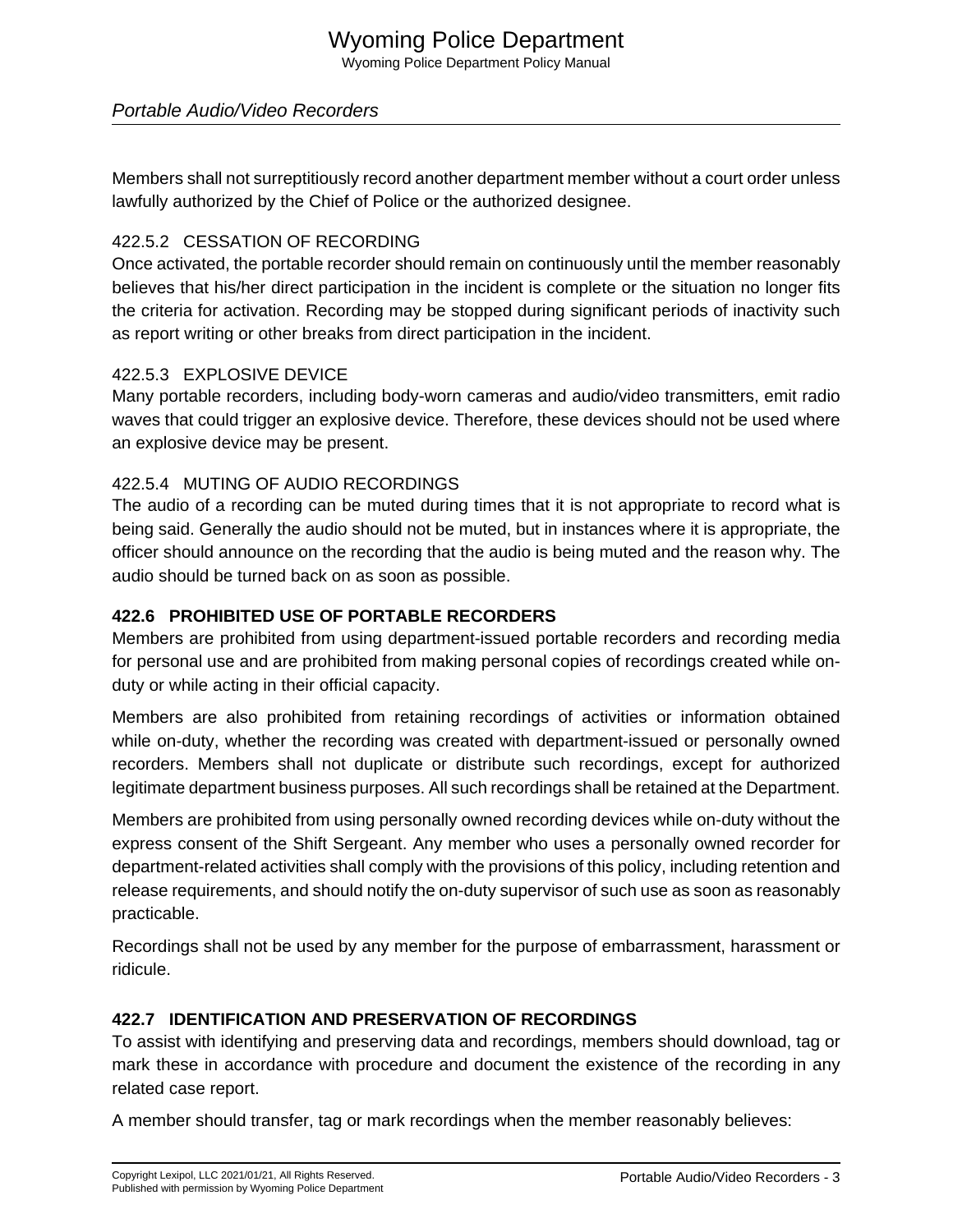# Portable Audio/Video Recorders

- (a) The recording contains evidence relevant to potential criminal, civil or administrative matters.
- (b) A complainant, victim or witness has requested non-disclosure.
- (c) A complainant, victim or witness has not requested non-disclosure but the disclosure of the recording may endanger the person.
- (d) Disclosure may be an unreasonable violation of someone's privacy.
- (e) Medical or mental health information is contained.
- (f) Disclosure may compromise an undercover officer or confidential informant.

Any time a member reasonably believes a recorded contact may be beneficial in a non-criminal matter (e.g., a hostile contact), the member should promptly notify a supervisor of the existence of the recording.

## **422.8 REVIEW OF RECORDED MEDIA FILES**

When preparing written reports, members should review their recordings as a resource (see the Officer-Involved Shootings and Deaths Policy for guidance in those cases). However, members shall not retain personal copies of recordings. Members should not use the fact that a recording was made as a reason to write a less detailed report.

Supervisors are authorized to review relevant recordings any time they are investigating alleged misconduct or reports of meritorious conduct or whenever such recordings would be beneficial in reviewing the member's performance.

Recorded files may also be reviewed:

- (a) Upon approval by a supervisor, by any member of the Department who is participating in an official investigation, such as a personnel complaint, administrative investigation or criminal investigation.
- (b) Pursuant to lawful process or by court personnel who are otherwise authorized to review evidence in a related case.
- (c) By media personnel with permission of the Chief of Police or the authorized designee.
- (d) In compliance with a public records request, if permitted, and in accordance with the Records Maintenance and Release Policy.

All recordings should be reviewed by the Custodian of Records prior to public release (see the Records Maintenance and Release Policy). Recordings that unreasonably violate a person's privacy or sense of dignity should not be publicly released unless disclosure is required by law or order of the court.

# **422.9 COORDINATOR**

The Chief of Police or the authorized designee should designate a coordinator responsible for: